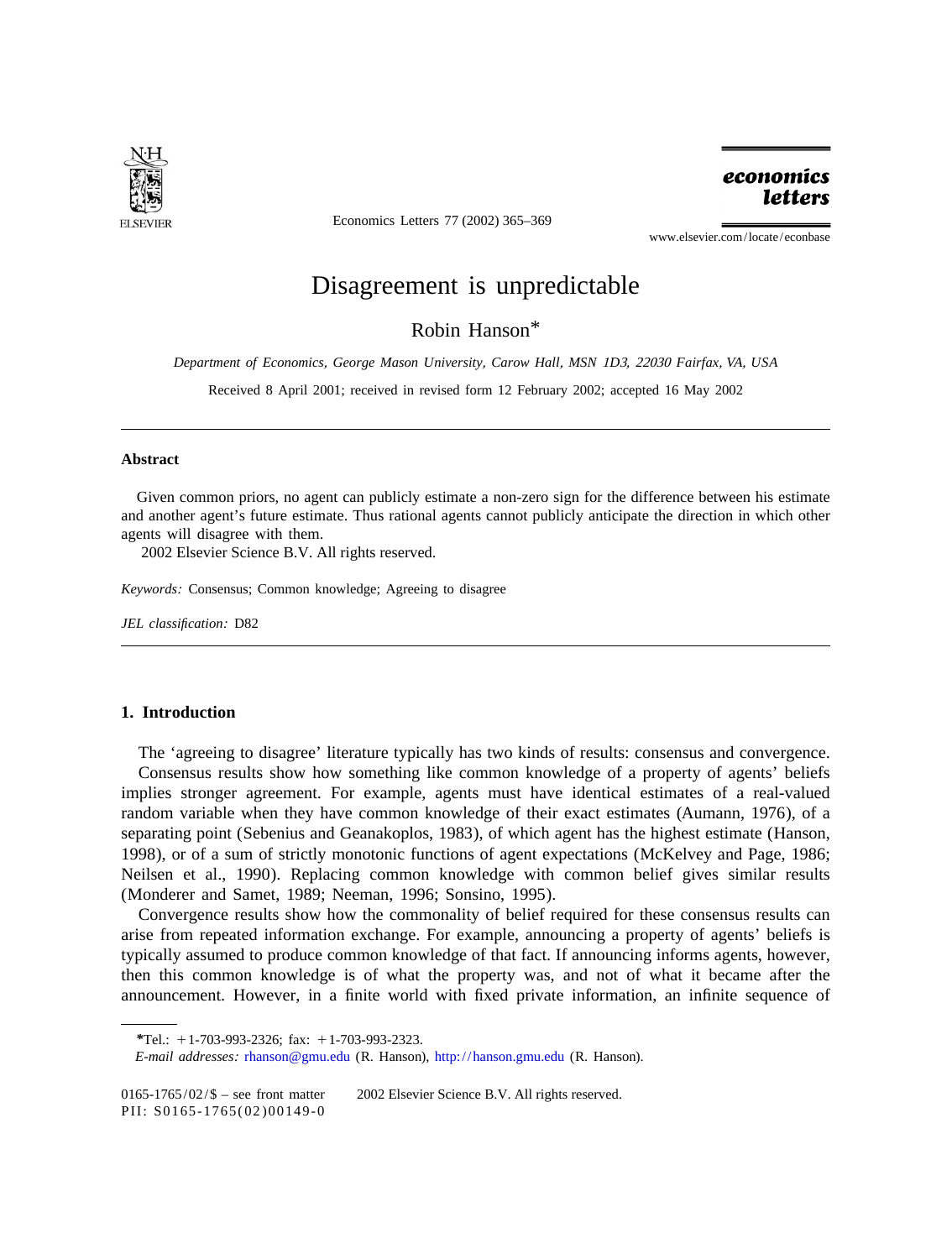announcements eventually reaches a point where no one learns anything new. At that point the common knowledge produced by the announcement does apply after the announcement, and so in this case, repeated announcements can eventually produce common knowledge of a property of beliefs (Geanakoplos and Polemarchakis, 1982; Sebenius and Geanakoplos, 1983; McKelvey and Page, 1986; Neilsen et al., 1990; Hanson, 1998). Related results can apply in non-finite worlds (Nielsen, 1984).

The empirical relevance of these convergence results is unclear. Some belief properties, when announced, typically produce convergence in a single step, but can require enormous amounts of information in that single step (McKelvey and Page, 1986; Neilsen et al., 1990). Other properties require only a few bits of information per announcement, but may then require an enormous number of announcements (Hanson, 1998). Worse, if agents acquire new private information between announcements, all of these processes can fail to converge.

This letter, in contrast, describes an agreeing to disagree type result where convergence is certain after one announcement of zero bits of information about one agent. If we define a disagreement to be the difference between two agent's estimates of a random variable, then the consensus result of this letter is that common knowledge of the sign of one agent's estimate of a disagreement implies that estimate is zero. The convergence result of this letter is that common knowledge of this sign results from a single announcement of this sign, even when agents concurrently obtain other information. And since the sign must be zero, the announcement's content is completely anticipated, and so requires zero expected bits.

A natural interpretation of this result is that rational agents cannot publicly anticipate the direction in which other agents will disagree with them. This is another 'no agreeing to disagree' type result, except that instead of describing the mythical end of a conversation where opinions never change, it applies at any point during the conversation. It thus seems more applicable to realistic situations, and more susceptible to empirical tests (though such testing still seems far from easy).

#### **2. Analysis**

Let  $\Omega$  be a finite set of states of the world  $\omega$ . Let two agents, named one and two, have common non-degenerate prior beliefs  $p_{\alpha} > 0$ , and receive private information according to partitions of  $\Omega$ . Call agent one's partition *I*, and let  $I(\omega)$  denote the element of *I* containing  $\omega$ . Let agent two's partition similarly be *J*.

If agent one is Bayesian, then given any real-valued random variable  $V_{\omega}$ , if the true state is  $\omega^*$  he will have a conditional expectation of *V* given by

$$
X_{\omega} * = \mathbb{E}[V|I(\omega^*)] = \frac{\sum_{\omega \in I(\omega^*)} p_{\omega} V_{\omega}}{\sum_{\omega \in I(\omega^*)} p_{\omega}}.
$$
\n(1)

Bayesian agent two will similarly have an expectation  $Y_{\omega} = E[V|J(\omega)]$ . Agent one's expectation of agent two's expectation is then  $Z_{\omega} = E[Y|I(\omega)]$ . Thus  $Z_{\omega} - X_{\omega}$  is agent one's estimate of how agent two disagrees with agent one in estimating  $V_{\alpha}$ .

For any true state  $\omega$ , we say it is *common knowledge* among agents one and two that the true state is in  $(I \wedge J)(\omega)$ , where  $I \wedge J$  is the meet (or finest common coarsening) of the partitions *I* and *J*. We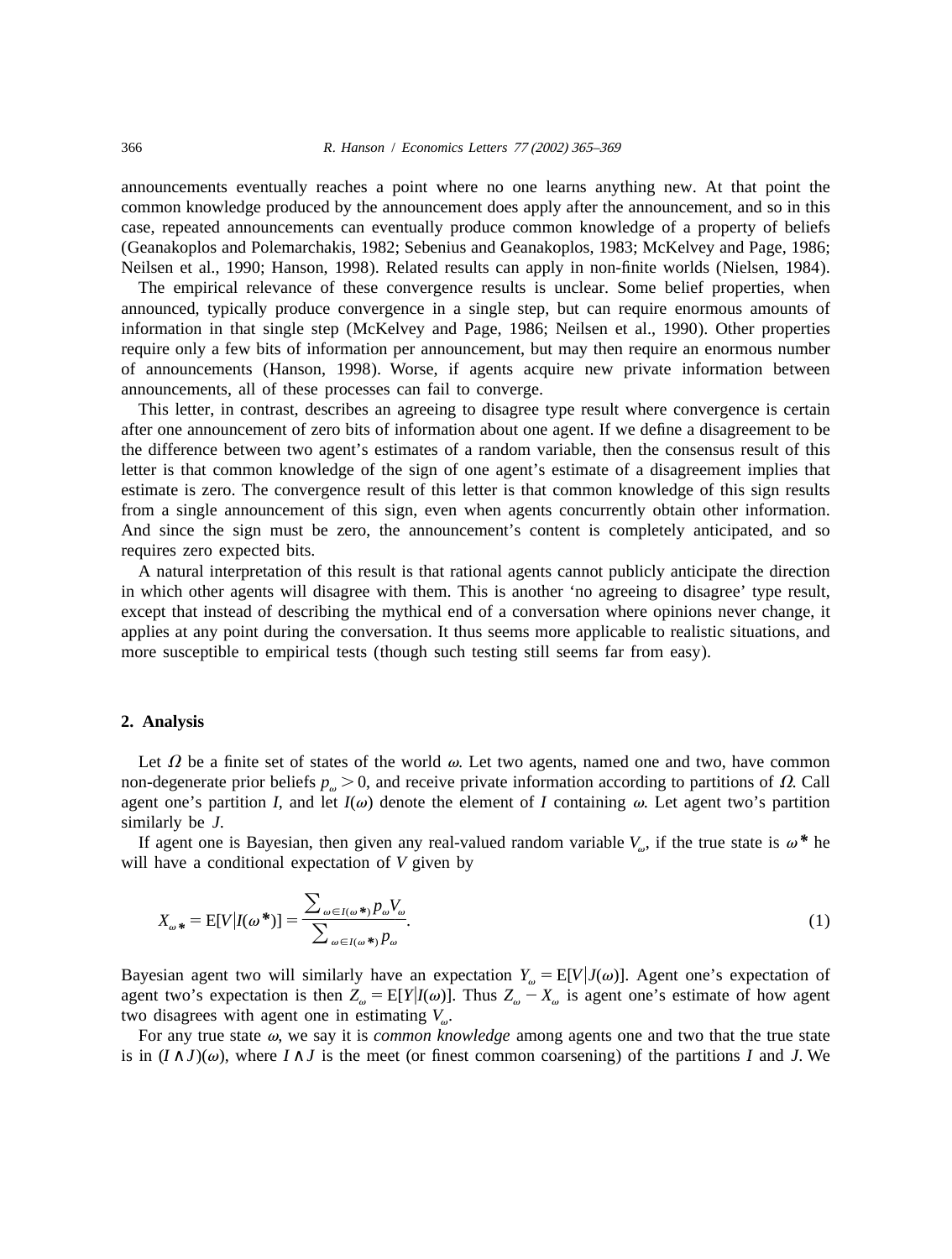call an event  $E \subset \Omega$  common knowledge at  $\omega$  if  $(I \wedge J)(\omega) \subset E$ , and call a random variable *V* common knowledge if the partition made of its variable value events  $E_v = {\omega \in \Omega}$   $|V_{\omega} = v}$  is a coarsening of the common knowledge partition  $I \wedge J$ .

We can now prove that if it is common knowledge that one agent's expectation of another agent's expectation is no less than his own expectation, then these two expectations of the first agent are equal.

**Theorem 1.** *If it is common knowledge at*  $\omega$  *that*  $Z_{\omega} \ge X_{\omega}$  (*or that*  $Z_{\omega} \le X_{\omega}$ *), then*  $Z_{\omega} = X_{\omega}$ *, and this fact is common knowledge*.

**Proof.** Since  $X_{\omega} = X_{\omega^*}$  for all  $\omega \in I(\omega^*)$ , we can rearrange Eq. (1) as

$$
\sum_{\omega \in I(\omega^*)} X_{\omega} p_{\omega} = \sum_{\omega \in I(\omega^*)} V_{\omega} p_{\omega}.
$$

Summing this over the partition elements  $I(\omega^*) \subset (I \wedge J)(\omega^*)$ , we get

$$
\sum_{\omega \in (I \wedge J)(\omega \ast)} X_{\omega} p_{\omega} = \sum_{\omega \in (I \wedge J)(\omega \ast)} V_{\omega} p_{\omega}
$$

The equations similar to Eq. (1) for *Y* and *Z*, treated similarly, give

$$
\sum_{\omega \in (I \wedge J)(\omega *)} Y_{\omega} p_{\omega} = \sum_{\omega \in (I \wedge J)(\omega *)} V_{\omega} p_{\omega},
$$
  

$$
\sum_{\omega \in (I \wedge J)(\omega *)} Z_{\omega} p_{\omega} = \sum_{\omega \in (I \wedge J)(\omega *)} Y_{\omega} p_{\omega}.
$$

We see that these last three equations are all equal to each other, and so

$$
\sum_{\omega \in (I \wedge J)(\omega^*)} (Z_{\omega} - X_{\omega}) p_{\omega} = 0 \tag{2}
$$

If it is common knowledge at  $\omega^*$  that  $Z_{\omega^*} \ge X_{\omega^*}$ , then this is true for all  $\omega \in (I \wedge J)(\omega^*)$ , and so Eq. (2) becomes a sum of non-negative terms set equal to zero, which can only be if each term in the sum is zero. Thus for all  $\omega \in (I \wedge J)(\omega^*)$  we have  $Z_{\omega} = X_{\omega}$ , and so this equality is common knowledge.<br>The result for  $Z_{\omega} \le X_{\omega}$  follows by applying the just proved result to the variable  $-V$ .  $\square$ 

Agent information partitions can change with time. If at time t a rational agent has information  $K'$ , and then obtains new information described by a partition  $A'$ , his time  $t + 1$  information should be the join (or coa

true state is in  $(I^s \wedge J^t)(\omega)$ .<br>Let us say that agent self t, with information K<sup>t</sup>, has been *reliably informed* about the information<br>in partition A if  $K^t(\omega) \subset A(\omega)$  for all  $\omega$ , and say this self is reliably inform if he is reliably informed about that variable's value partition. When two agent selves are reliably informed of a variable *V*, then *V* is common knowledge between them, since *V*'s value partition is then a coarsening of both agent partitions.<br>Let us apply Theorem 1 to two particular agent selves, agent one self *s* with information *I*<sup>*s*</sup> and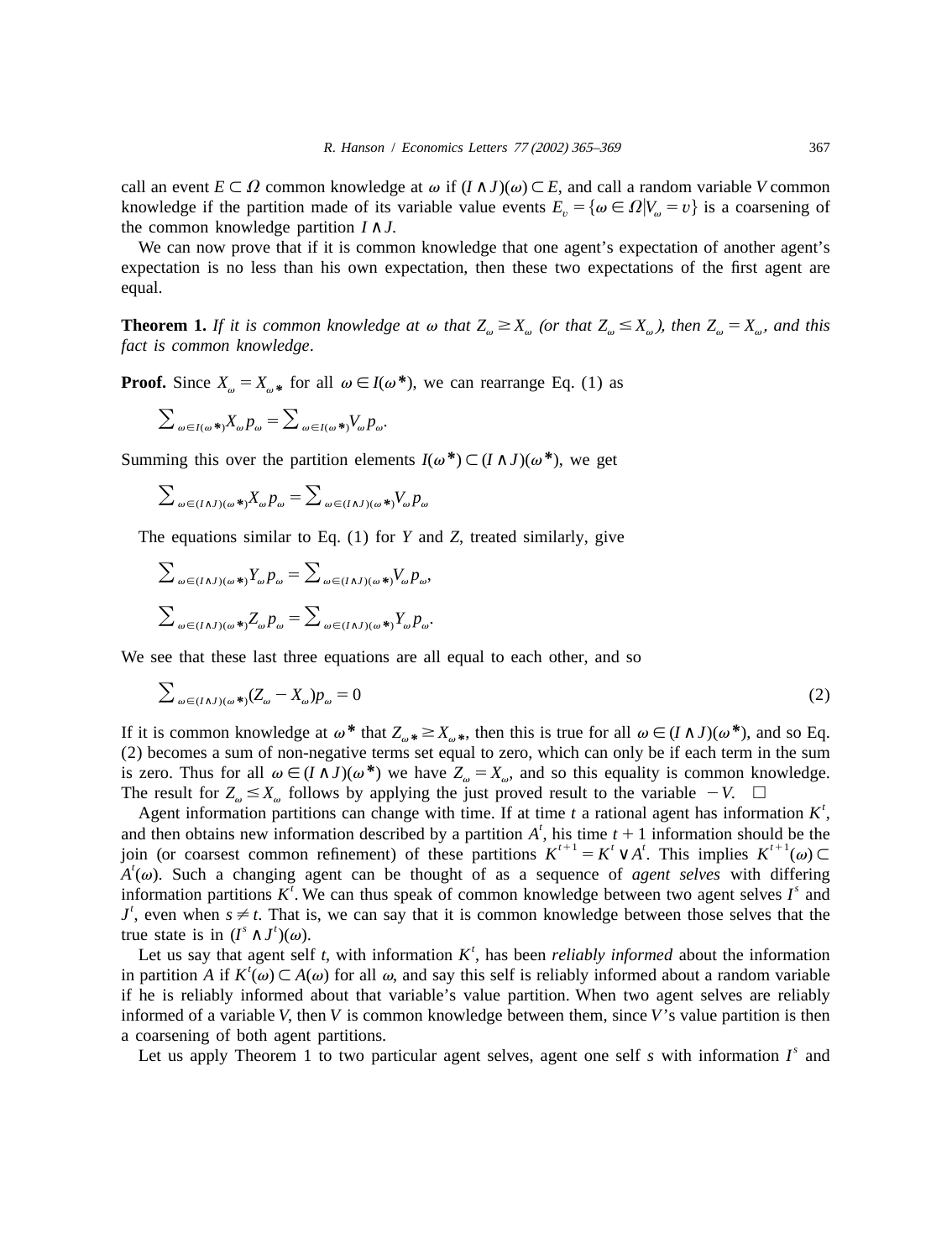agent two self t with information  $J'$ , for  $s < t$ . Thus  $X_{\omega} = E[V|I^s(\omega)]$ ,  $Y_{\omega} = E[V|J^t(\omega)]$ , and  $Z_{\omega} = E[Y|I^s(\omega)]$ . Let us define the variable *positivity* P of  $Z - X$  to be

 $P_{\omega} = 1$  if  $Z_{\omega} - X_{\omega} > 0$ , and 0 otherwise.

Let the variable *negativity* N of  $Z - X$  be defined similarly, replacing  $\geq$  with  $\lt$ .

We can now show that no agent can tell any other agent about the direction of their disagreement. That is, no agent can reliably inform a second agent of a non-zero sign of his estimate of the direction in which, at a particular future time, that second agent's opinion will differ from his own current opinion.

**Theorem 2.** If agent two self t is reliably informed of P (or N), then  $Z_{\alpha} = X_{\alpha}$  (and  $P = N = 0$ ), and all *this is common knowledge*.

**Proof.** Variable *P* is defined in terms of *Z* and *X*, both of which are constant across each  $I(\omega)$ . Thus *P* must be constant as well, making agent one self *s* reliably informed about *P*. Since by assumption agent two self *t* is also reliably informed about *P*, variable *P* must be common knowledge. When  $P_{\omega} = 1$ , it is thus common knowledge that  $Z_{\omega} > X_{\omega}$ , which implies  $Z_{\omega} \ge X_{\omega}$ , and so by Theorem 1, we have  $Z_{\omega} = X_{\omega}$ , which is a contradiction. When  $P_{\omega} = 0$ , it is common knowledge that  $Z_{\omega} \le X_{\omega}$ , which by Theorem 1 implies  $Z_{\omega} = X_{\omega}$ , and common knowledge of this fact, which in this case is not a contradiction. Announcing instead the negativity *N* of  $Z - X$  only changes which of these two cases is a contradiction.  $\Box$ 

Note that the result of Theorem 2 is compatible with either agent acquiring new private information as *P* or *N* is announced. Note also that since agent two knows with certainty that he will hear  $P = 0$  or  $N = 0$ , the expected number of bits required to communicate this information to him is zero. The actual telling has no effect; it seems to be the commitment of agent one to tell the sign of the disagreement that eliminates the disagreement.

## **3. Conclusion**

This letter shows that, given common priors, no agent can ever tell another agent the direction in which that other agent will, at some future time, disagree with his current opinion.

Most agreeing to disagree type results either assume common knowledge or belief, or show that such commonality can arise from an indefinite sequence of announcements. The arrival of further private information can prevent such convergence, however, and we know of no bounds on the information that must be communicated in such processes. These features make these results harder to test empirically.

In contrast, this new agreeing to disagree type result requires only a single announcement of zero expected bits, and is robust to the concurrent arrival of new private information. These features of this result should make it easier to test empirically, although far from easy, as there still remain many other challenges to such testing.